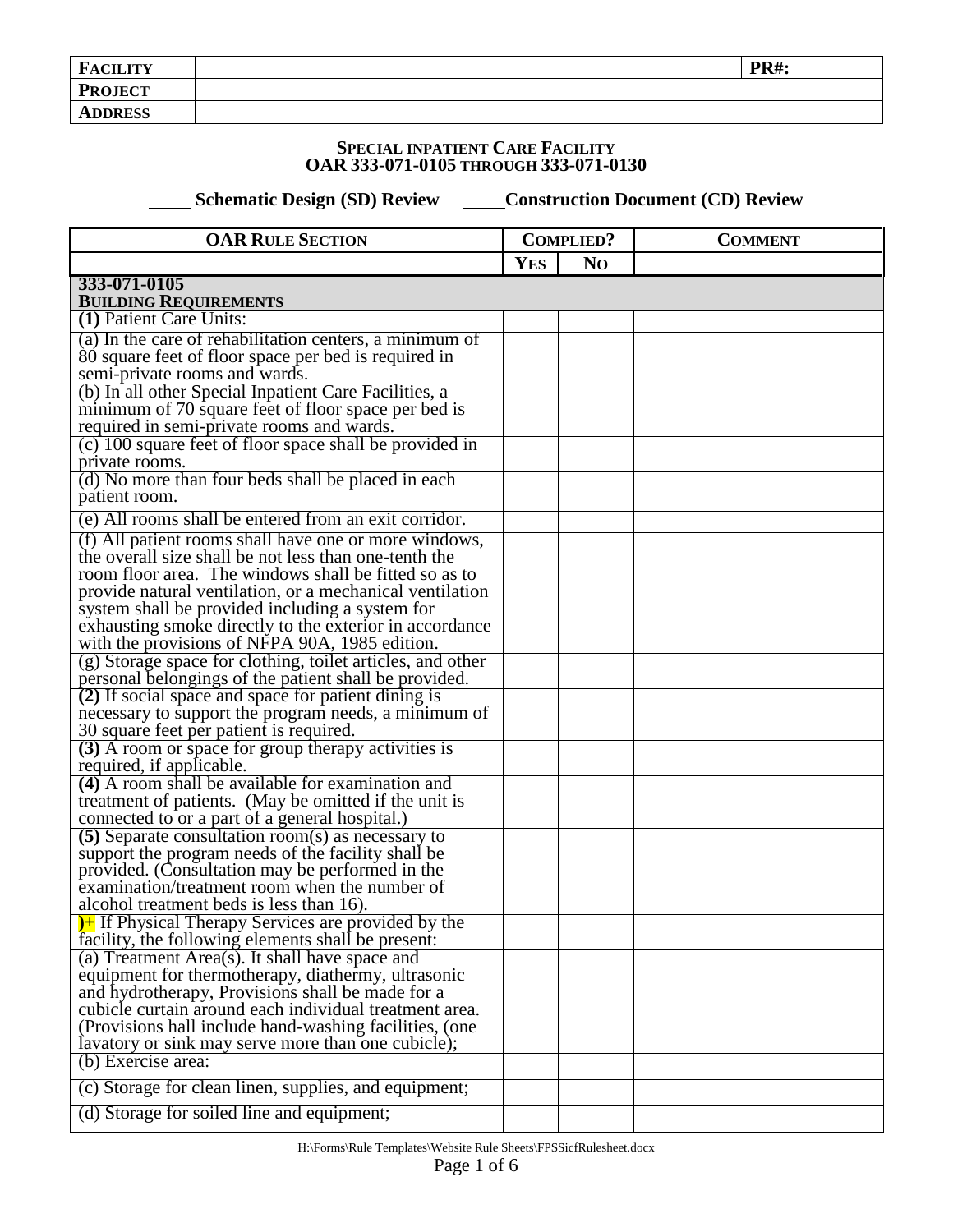| <b>OAR RULE SECTION</b>                                                                                         | <b>COMPLIED?</b> |                | <b>COMMENT</b> |
|-----------------------------------------------------------------------------------------------------------------|------------------|----------------|----------------|
|                                                                                                                 | <b>YES</b>       | N <sub>O</sub> |                |
| (e) Service sink;                                                                                               |                  |                |                |
| (f) Wheelchair and stretcher storage.                                                                           |                  |                |                |
| (7) If Occupational Therapy Service are provided by                                                             |                  |                |                |
| the facility, the following elements shall be present:                                                          |                  |                |                |
| (a) Therapy area shall include sink;                                                                            |                  |                |                |
| (b) Storage for supplies and equipment;                                                                         |                  |                |                |
| (c) Treatment area.                                                                                             |                  |                |                |
| (8) In facilities for the treatment of alcoholism and                                                           |                  |                |                |
| drug abuse, a minimum of one patient room for                                                                   |                  |                |                |
| detoxification, located to allow direct observation by                                                          |                  |                |                |
| nursing staff, shall be provided. Windows in                                                                    |                  |                |                |
| detoxification rooms shall be of a security type that can<br>only be opened by keys or tools that are under the |                  |                |                |
| control of the staff. An adjoining or closely available                                                         |                  |                |                |
| toilet and hand washing lavatory is also required                                                               |                  |                |                |
| serving detoxification patients only. The detoxification                                                        |                  |                |                |
| area must comply with the Group I, Division 3 of the                                                            |                  |                |                |
| State Structural Specialty Code.                                                                                |                  |                |                |
| (9) Degree of security required shall be as determined                                                          |                  |                |                |
| by the program, but operation of such shall be<br>restricted to inhibit to inhabit possible tendency for        |                  |                |                |
| escape, suicide, and to limit potential for self-inflicted                                                      |                  |                |                |
| injury.                                                                                                         |                  |                |                |
| (10) Where glass fragments may create a hazard, safety                                                          |                  |                |                |
| glazing and/or appropriate security measures are                                                                |                  |                |                |
| recommended.                                                                                                    |                  |                |                |
| (11) Additional Requirements:                                                                                   |                  |                |                |
| (a) An Administrative center or nurses' station;                                                                |                  |                |                |
| (b) Storage for administrative supplies;                                                                        |                  |                |                |
| (c) Charting facilities for nurses & doctors;                                                                   |                  |                |                |
| (d) Toilet room for staff:                                                                                      |                  |                |                |
| (e) Janitor closet;                                                                                             |                  |                |                |
| (f) Clean storage room or enclosed cabinet spaces for                                                           |                  |                |                |
| clean supplies and linen storage;                                                                               |                  |                |                |
| (g) Separate enclosed soiled utility or holding room for<br>soiled linens and refuse;                           |                  |                |                |
| (h) Equipment storage room; (May be combined with                                                               |                  |                |                |
| clean supply room if space allows for both functions.);                                                         |                  |                |                |
| (i) Linen Services:                                                                                             |                  |                |                |
| (A) On-Site Processing. If linen is to be processed on                                                          |                  |                |                |
| the site, the following shall be provided:                                                                      |                  |                |                |
| (i) Laundry processing room with commercial-type                                                                |                  |                |                |
| equipment which can process seven days' needs within                                                            |                  |                |                |
| a regularly scheduled work week. Hand washing                                                                   |                  |                |                |
| facilities shall be provided. Soiled linen receiving,                                                           |                  |                |                |
| holding and sorting area;<br>(ii) Storage for laundry supplies;                                                 |                  |                |                |
| (iii) Clean linen inspection and mending room or area;                                                          |                  |                |                |
| (iv) Clean line storage, issuing, and holding room or                                                           |                  |                |                |
| area;                                                                                                           |                  |                |                |
| (v) Cart sanitizing facilities and cart storage area. The                                                       |                  |                |                |
| sanitizing facilities may be combined with those                                                                |                  |                |                |
| required for dietary facilities.                                                                                |                  |                |                |
|                                                                                                                 |                  |                |                |
| (B) If linen is processed off-site, following shall be<br>provided:                                             |                  |                |                |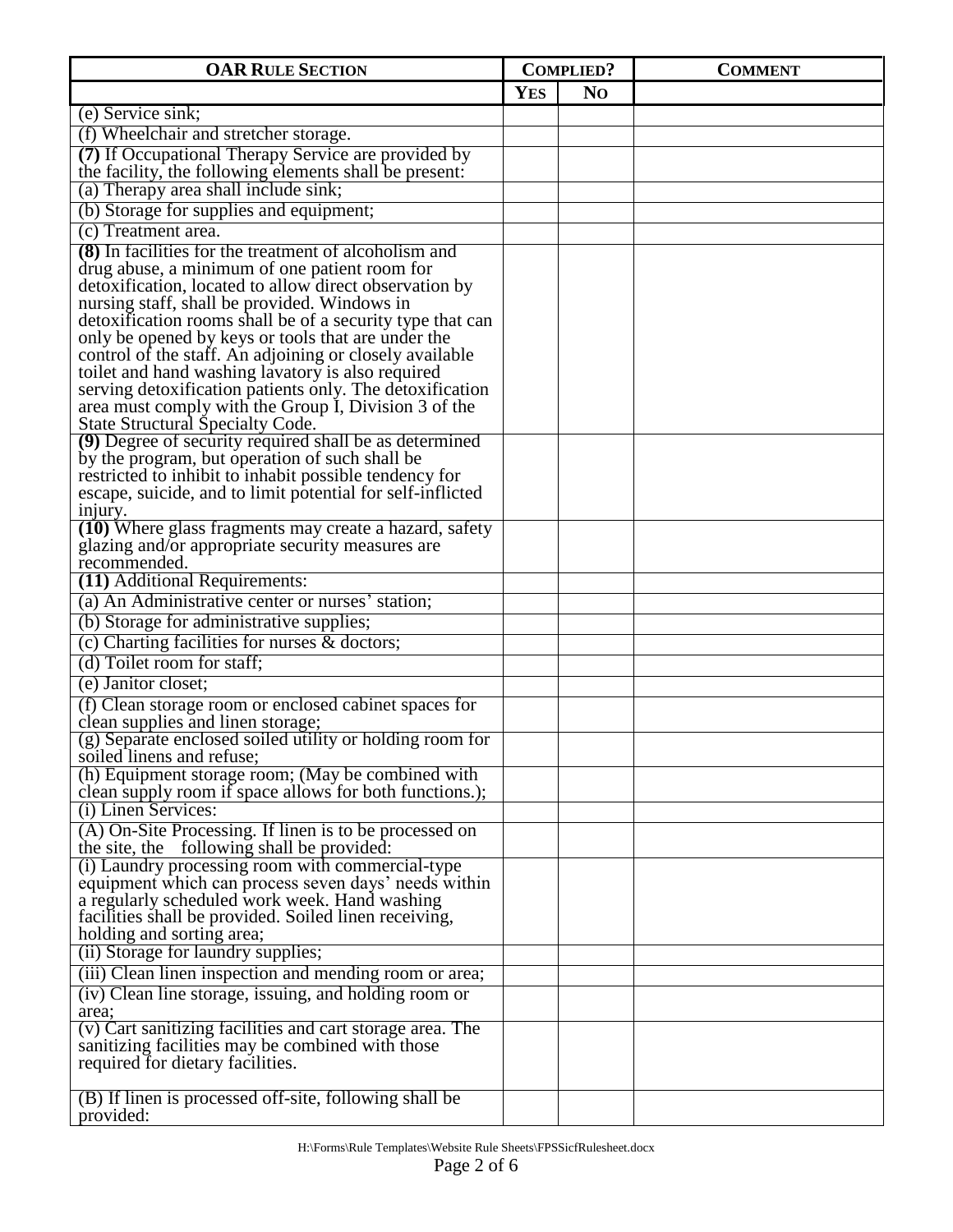| <b>OAR RULE SECTION</b>                                                                                             | <b>COMPLIED?</b> |                | <b>COMMENT</b> |
|---------------------------------------------------------------------------------------------------------------------|------------------|----------------|----------------|
|                                                                                                                     | <b>YES</b>       | N <sub>O</sub> |                |
| (i) Soiled linen holding room;                                                                                      |                  |                |                |
| (ii) Clean linen receiving, holding, inspection and                                                                 |                  |                |                |
| storage room $(s)$ ;                                                                                                |                  |                |                |
| (iii) Cart sanitizing facilities and cart storage area.                                                             |                  |                |                |
| The sanitizing facilities may be combined with those                                                                |                  |                |                |
| required for dietary facilities.<br>(12) The building shall be kept clean and in good                               |                  |                |                |
| repair.                                                                                                             |                  |                |                |
| (13) Rehabilitation centers must provide handicap                                                                   |                  |                |                |
| accessibility for the patient's activities of daily living.                                                         |                  |                |                |
| 333-071-0115                                                                                                        |                  |                |                |
| <b>INFECTION CONTROL</b>                                                                                            |                  |                |                |
| (1) Each Health Care Facility shall establish an active<br>facility-wide infection control program. In the hospital |                  |                |                |
| the program shall be under the direction of a multi-                                                                |                  |                |                |
| disciplinary committee which shall be responsible for                                                               |                  |                |                |
| investigating, controlling and preventing infections in                                                             |                  |                |                |
| the facilities. This committee shall include                                                                        |                  |                |                |
| representation from major departments and services                                                                  |                  |                |                |
| and shall provide for consultation from other                                                                       |                  |                |                |
| departments and services. Each Health Care Facility<br>shall be responsible for developing written policies and     |                  |                |                |
| for annual review of such policies, relating to at least                                                            |                  |                |                |
| the following:                                                                                                      |                  |                |                |
| (a) Identification of existing or potential infections in                                                           |                  |                |                |
| patients and employees.                                                                                             |                  |                |                |
| (b) Control of factors affecting the transmissions of                                                               |                  |                |                |
| infections.                                                                                                         |                  |                |                |
| (c) Provisions for orienting and education all<br>employees and volunteers on the cause, transmission,              |                  |                |                |
| and prevention of infections.                                                                                       |                  |                |                |
| (d) Collection, analysis, and use of data relating to                                                               |                  |                |                |
| infections in the hospital.                                                                                         |                  |                |                |
| (2) Each Health Care Facility shall be responsible for                                                              |                  |                |                |
| the implementation of policies under section $(1)$ of this                                                          |                  |                |                |
| rule.<br>(3) All Health Care Facilities shall maintain                                                              |                  |                |                |
| compliance with the current publication of the rules of                                                             |                  |                |                |
| the Division for the control of communicable                                                                        |                  |                |                |
| diseases.                                                                                                           |                  |                |                |
| (4) Written isolation procedures in accordance with                                                                 |                  |                |                |
| <b>Center for Communicable Disease Control</b>                                                                      |                  |                |                |
| Guidelines universal precautions shall be                                                                           |                  |                |                |
| established and followed by all Health Care Facility<br>personnel for control and prevention of cross-infection     |                  |                |                |
| between patients, departments and services.                                                                         |                  |                |                |
| Guidelines can be obtained from U.S. Department of                                                                  |                  |                |                |
| Health and Human Services, Public Health Center for                                                                 |                  |                |                |
| Disease Control, Atlanta, GA 30333. Any guidelines                                                                  |                  |                |                |
| published and distributed by the Division shall also be                                                             |                  |                |                |
| taken into<br>consideration.<br>333-071-0120                                                                        |                  |                |                |
| <b>SANITARY PRECAUTIONS</b>                                                                                         |                  |                |                |
| (1) Provisions shall be made for the proper cleaning of                                                             |                  |                |                |
| linen and other washable goods and proper disposal                                                                  |                  |                |                |
| of all refuse.                                                                                                      |                  |                |                |
| (2) All garbage and refuse shall be stored and disposed                                                             |                  |                |                |
| of in a manner that will not create a nuisance or a                                                                 |                  |                |                |
| public health hazard and by a method approved by the                                                                |                  |                |                |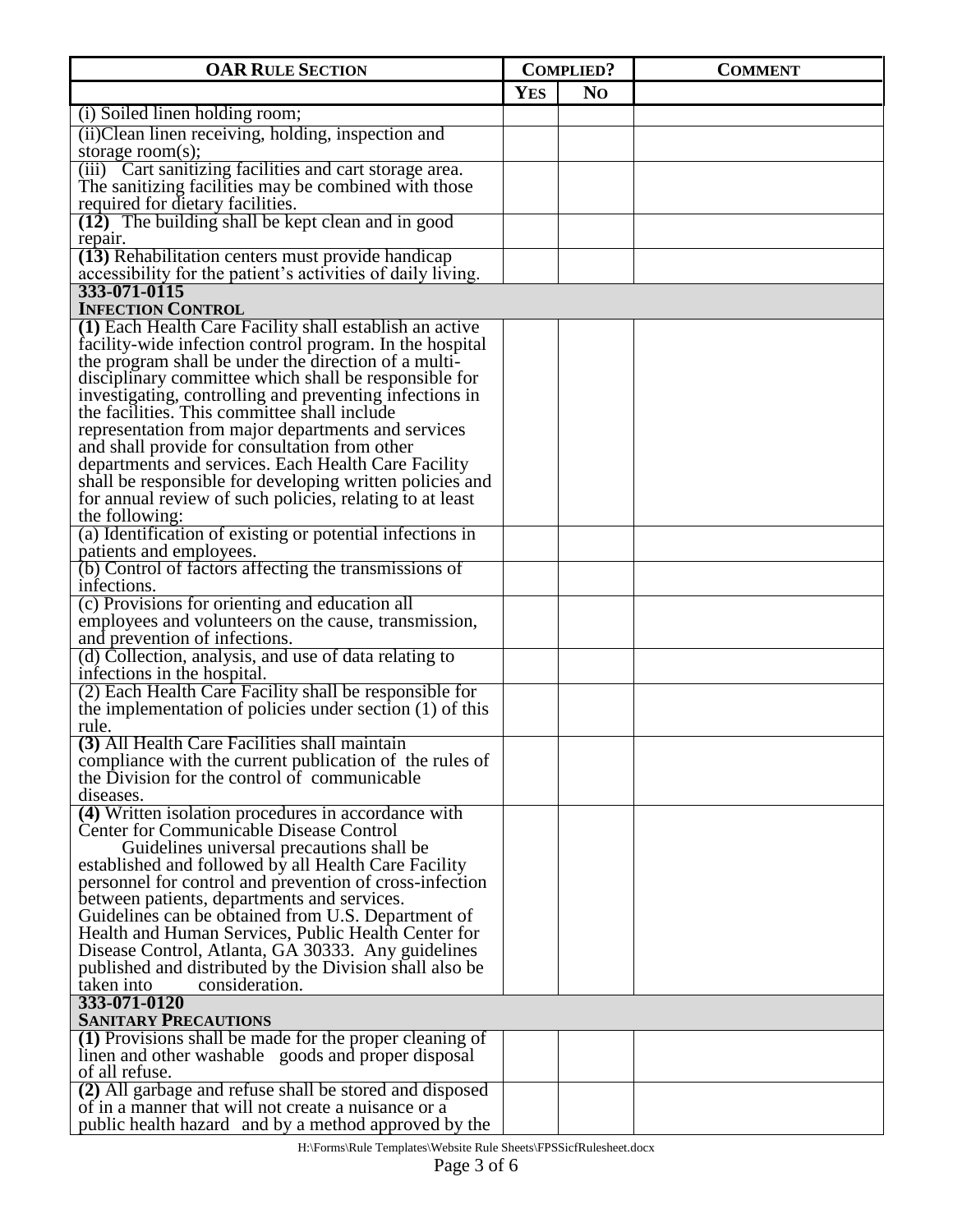| <b>OAR RULE SECTION</b>                                                                                         | <b>COMPLIED?</b> |                | <b>COMMENT</b> |
|-----------------------------------------------------------------------------------------------------------------|------------------|----------------|----------------|
|                                                                                                                 | <b>YES</b>       | N <sub>O</sub> |                |
| Local Health Officer.                                                                                           |                  |                |                |
| (3) Measures shall be taken to prevent the entry of                                                             |                  |                |                |
| rodents, flies, mosquitoes, and other insects. Adequate                                                         |                  |                |                |
| measures shall include but are not limited to preventing                                                        |                  |                |                |
| their entry through doors, windows, or other outside                                                            |                  |                |                |
| opening.                                                                                                        |                  |                |                |
| (4) The walls and floors shall be of a durable and                                                              |                  |                |                |
| cleanable composition necessary to maintain a sanitary<br>environment appropriate to the use of the area. The   |                  |                |                |
| building shall be kept clean and in good repair.                                                                |                  |                |                |
| 333-071-0125                                                                                                    |                  |                |                |
| <b>SAFETY AND EMERGENCY PRECAUTIONS</b>                                                                         |                  |                |                |
| (1) Telephone communication to summon help in case                                                              |                  |                |                |
| of fire or other emergency shall be available.                                                                  |                  |                |                |
| (2) In accordance with ORS Chapter 479 and the rules                                                            |                  |                |                |
| thereunder all requirements of the State Fire Marshal<br>shall be met.                                          |                  |                |                |
| (3) When required, emergency power facilities shall be                                                          |                  |                |                |
| tested monthly and shall be in readiness at all times for                                                       |                  |                |                |
| use in all areas required in NFPA 99 and the National                                                           |                  |                |                |
| <b>Electrical Code.</b>                                                                                         |                  |                |                |
| (4) Emergency preparedness:                                                                                     |                  |                |                |
| (a) The health care facility shall develop, maintain,                                                           |                  |                |                |
| update, train, and exercise an emergency plan for the                                                           |                  |                |                |
| protection all individuals in the event of an emergency,                                                        |                  |                |                |
| in accordance with the regulations as specified in                                                              |                  |                |                |
| Oregon Fire Code (Oregon Administrative Rules<br>chapter 837, division 40).                                     |                  |                |                |
| (A) The health care facility shall conduct at least two                                                         |                  |                |                |
| drills every year that document and demonstrate that                                                            |                  |                |                |
| employees have practiced their specific duties and                                                              |                  |                |                |
| assignments, as outlined in the emergency                                                                       |                  |                |                |
| preparedness plan.                                                                                              |                  |                |                |
| (b) The emergency plan shall include the contact                                                                |                  |                |                |
| information for local emergency management.                                                                     |                  |                |                |
| (c) The summary of the emergency plan shall be sent to                                                          |                  |                |                |
| the Oregon Health Authority (Authority) within one<br>year of the filing of this rule. New facilities that have |                  |                |                |
| submitted licensing documents to the state before this                                                          |                  |                |                |
| provision goes into effect will have one year from the                                                          |                  |                |                |
| date of license application to submit their plan. All                                                           |                  |                |                |
| other new facilities shall have a plan prior to licensing.                                                      |                  |                |                |
| The Authority shall request updated plans as needed.                                                            |                  |                |                |
| (d) The emergency plan shall address all applicable                                                             |                  |                |                |
| hazards that may include, but is not limited to, the<br>following:                                              |                  |                |                |
| (A) Chemical emergencies;                                                                                       |                  |                |                |
| (B) Dam failure;                                                                                                |                  |                |                |
| $(C)$ Earthquake;                                                                                               |                  |                |                |
| $(D)$ Fire;                                                                                                     |                  |                |                |
| $(E)$ Flood;                                                                                                    |                  |                |                |
|                                                                                                                 |                  |                |                |
| (F) Hazardous material;                                                                                         |                  |                |                |
| $(G)$ Heat;                                                                                                     |                  |                |                |
| (H) Hurricane;                                                                                                  |                  |                |                |
| (I) Landslide;                                                                                                  |                  |                |                |
| (J) Nuclear power plant emergency;                                                                              |                  |                |                |
| $(K)$ Pandemic;                                                                                                 |                  |                |                |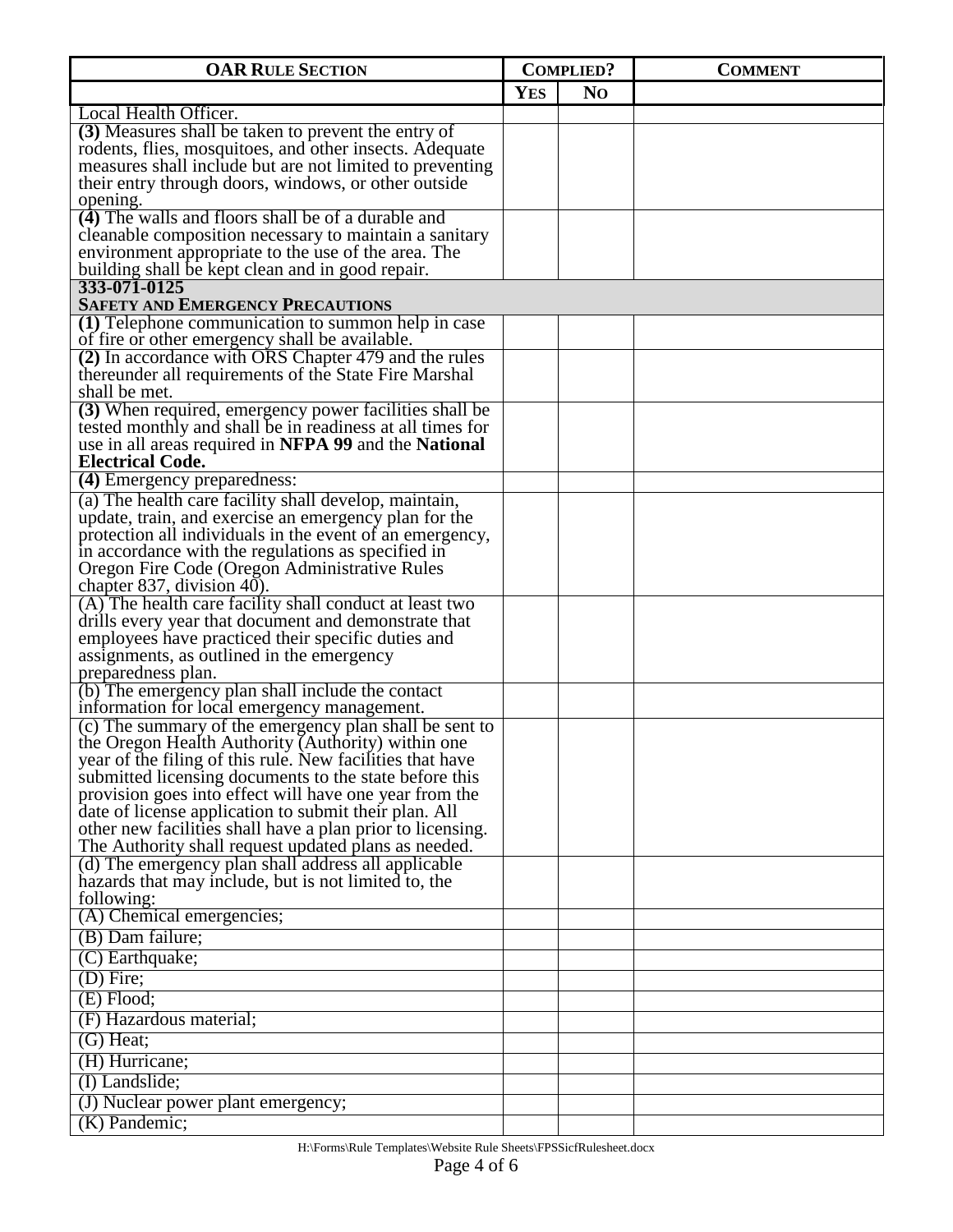| <b>OAR RULE SECTION</b>                                                                                           | <b>COMPLIED?</b> |                | <b>COMMENT</b> |
|-------------------------------------------------------------------------------------------------------------------|------------------|----------------|----------------|
|                                                                                                                   | <b>YES</b>       | N <sub>O</sub> |                |
| $(L)$ Terrorism; or                                                                                               |                  |                |                |
| (M) Thunderstorms.                                                                                                |                  |                |                |
| (e) The emergency plan shall address the provision of                                                             |                  |                |                |
| sufficient supplies for patients and staff to shelter in for<br>a minimum of four days under the following        |                  |                |                |
| conditions:                                                                                                       |                  |                |                |
| (A) Extended power outage;                                                                                        |                  |                |                |
| (B) No running water;                                                                                             |                  |                |                |
| (C) Replacement of food or supplies is unavailable;<br>and                                                        |                  |                |                |
| (D) Staff members do not report to work as scheduled.                                                             |                  |                |                |
| (f) The emergency plan shall address evacuation,                                                                  |                  |                |                |
| including:                                                                                                        |                  |                |                |
| (A) Identification of individual positions' duties while<br>vacating the building, transporting, and housing      |                  |                |                |
| residents;<br>(B) Method and source of transportation;                                                            |                  |                |                |
| (C) Planned relocation sites;                                                                                     |                  |                |                |
| (D) Method by which each patient will be identified by                                                            |                  |                |                |
| name and facility of origin by people unknown to                                                                  |                  |                |                |
| them;                                                                                                             |                  |                |                |
| (E) Method for tracking and reporting the physical                                                                |                  |                |                |
| location of specific patients until a different entity<br>resumes responsibility for the resident; and            |                  |                |                |
| (F) Notification to the Authority about the status of the                                                         |                  |                |                |
| evacuation.                                                                                                       |                  |                |                |
| (g) The emergency plan shall address the clinical and                                                             |                  |                |                |
| medical needs of the patients, including provisions to<br>provide:                                                |                  |                |                |
| (A) Storage of and continued access to medical                                                                    |                  |                |                |
| Records necessary to obtain care and treatment of                                                                 |                  |                |                |
| patients, and the use of paper forms to be used for the                                                           |                  |                |                |
| transfer of care or to maintain care on-site when                                                                 |                  |                |                |
| electronic systems are not available.                                                                             |                  |                |                |
| (B) Continued access to pharmaceuticals, medical<br>supplies and equipment, even during and after an              |                  |                |                |
| evacuation; and                                                                                                   |                  |                |                |
| (C) Alternative staffing plans to meet the needs of the                                                           |                  |                |                |
| patients when scheduled staff members are unavailable.                                                            |                  |                |                |
| Alternative staffing plans may include, but is not<br>limited to, on-call staff, the use of travelers, the use of |                  |                |                |
| management staff, or the use of other emergency                                                                   |                  |                |                |
| personnel.                                                                                                        |                  |                |                |
| (h) The emergency plan shall be made available as                                                                 |                  |                |                |
| requested by the Authority and during licensing and                                                               |                  |                |                |
| certification surveys. Each plan will be re-evaluated<br>and revised as necessary or when there is a significant  |                  |                |                |
| change in the facility or population of the health care                                                           |                  |                |                |
| facility.                                                                                                         |                  |                |                |
|                                                                                                                   |                  |                |                |
|                                                                                                                   |                  |                |                |
|                                                                                                                   |                  |                |                |
| (i) A checklist for inpatient health care facilities has                                                          |                  |                |                |
| been developed in conjunction with the Office of the                                                              |                  |                |                |
| State Fire Marshal to assist facilities in developing                                                             |                  |                |                |
| emergency plans and ensuring compliance with the<br>State Fire Marshal's administrative rules.                    |                  |                |                |